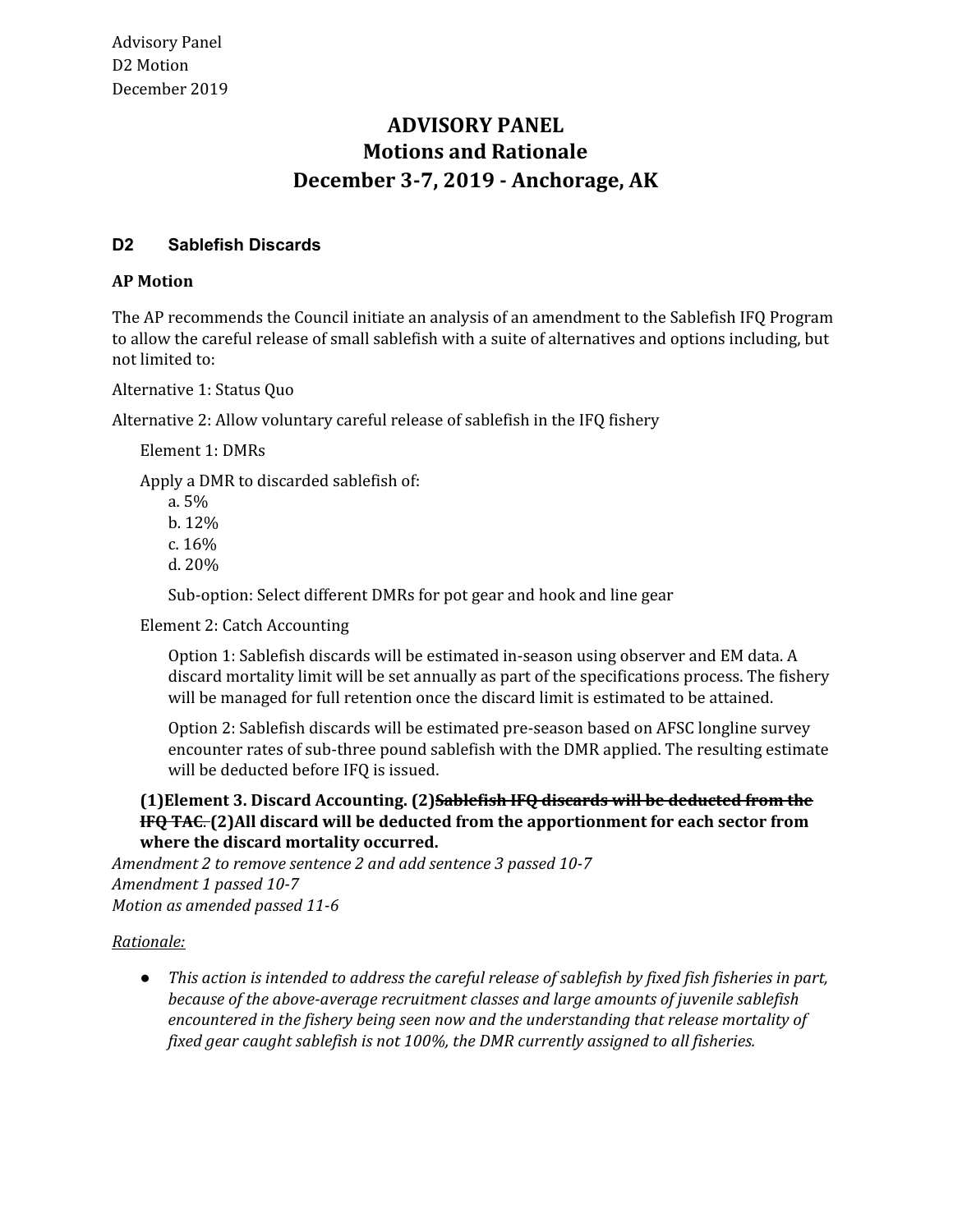Advisory Panel D2 Motion December 2019

- *● Allowing sablefish fishermen to release small sablefish will provide a measure of protection to these important incoming year classes and increase the value of the sablefish catch since the price/size differential for sablefish is significant.*
- *● Public testimony from both pot and hook-and-line stakeholders indicates that a voluntary approach to carefully releasing sablefish is most appropriate for this action.*
- *● Tag recoveries and available studies of sablefish release mortality indicate sablefish have a high survival rate when carefully released (80-88%).*
- The fixed gear sector feels DMR rates of 100% for carefully released fish are not accurate as  *evidence by tagging studies, State of Alaska's DMR for state waters black cod fisheries and public testimony.*
- *● This motion captures two different options for Council consideration in regards to catch accounting of small sablefish releases.*

#### *Rationale for Amendment 2:*

- *The topic of discard mortality accounting was discussed robustly by the AP with some members requesting assignment only to the IFQ fixed gear fishery and others looking for a more holistic approach, similar to management of other fisheries.*
- *Incidental and PSC mortality is an increasing majority of the removals and is responsible for* nearly all discard mortality at the current time. In 2020, based on the projected strength of the  *2014 year class and a 12% DMR, it is estimated that if longline fisheries released all sablefish they caught under 3 lbs, there would be around 150,000 pounds of total release mortality. In comparison, in the Bering Sea, more than 4 million pounds of dead sablefish were discarded by the trawl sector after reaching its incidental catch allowance in 2019, 365% over the sector TAC. There is no management that reduces trawl bycatch of sablefish in the Bering Sea unless the overfishing level is reached. IFQ fishermen are penalized for all removals above their IFQ allocation. Sablefish discards in the trawl sector are only partially captured in the current year's stock assessment. The majority of discard impacts on the stock from the current year are not captured until the following year's assessment and are therefore not part of the TAC setting process until two years out. Any reduction in future ABCs from these discards would be carried by all users of the resource in this case.*
- *● The majority of the AP supported the Council reviewing how discard mortality is addressed in all fisheries catching sablefish, highlighting the inequity in treating the sablefish IFQ fleet differently than the trawl sector in regards to accountability for discard mortality of juvenile sablefish.*

# *Rationale in opposition:*

- *● The action under consideration is narrowly focused on a modification to the current regulations to the sablefish IFQ fishery; it is not an action intended to address concerns with the incidental catch of sablefish in BS and GOA trawl fisheries. The trawl fisheries do not have an allocation of sablefish as occurs under the IFQ program, they have an apportionment so the management and accounting of catch in the directed sablefish fishery versus other fisheries that incidentally harvest sablefish is not equivalent.*
- Recent increases in incidental catches of sablefish in the BS trawl fisheries is the direct result of  *a unique set of intersecting circumstances: a high abundance of young sablefish combined with encounters of Chinook salmon at a time of the year they have not previously been*